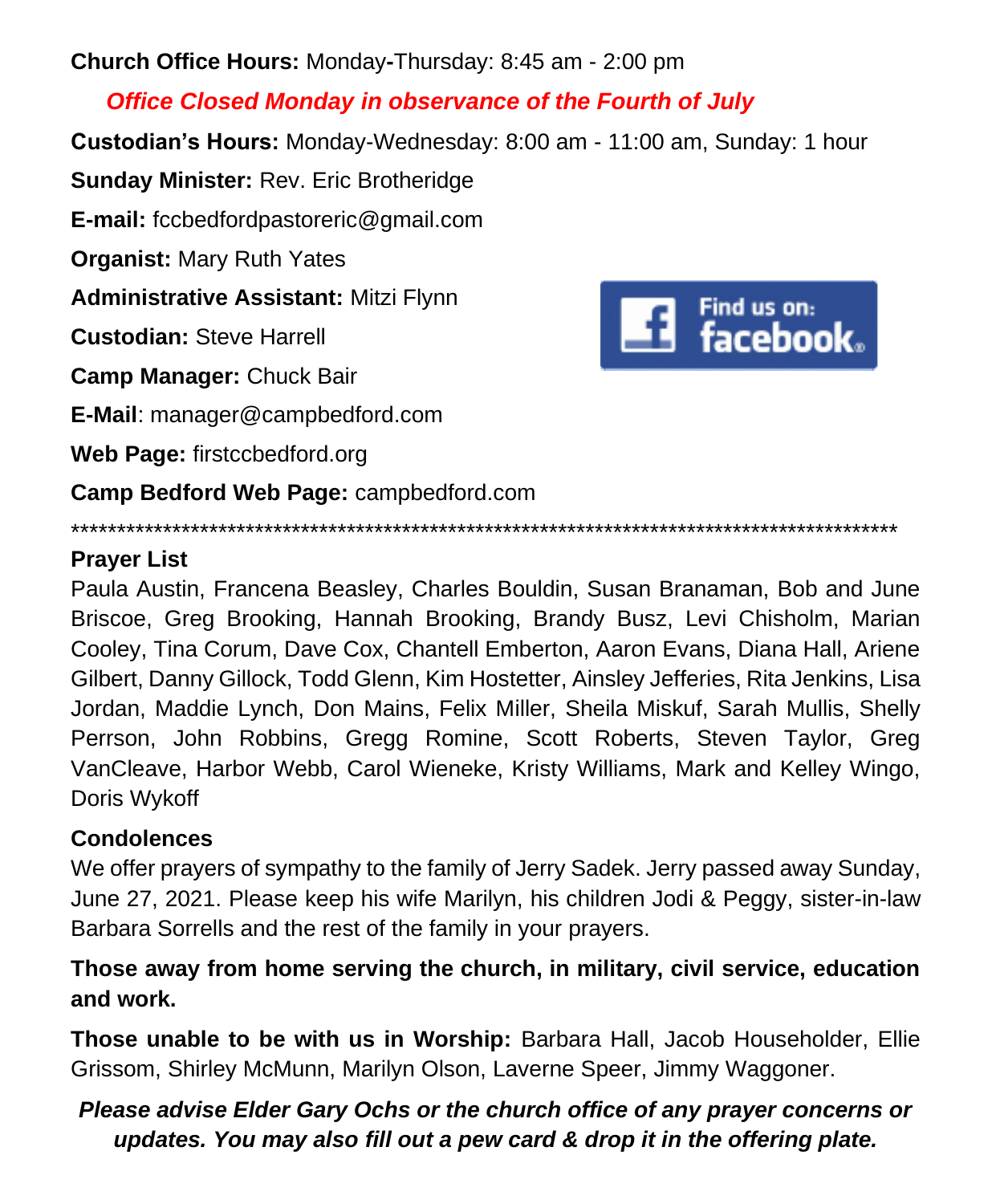

First Christian Church (Disciples of Christ)

1101  $15^{th}$  Street

[www.firstccbedford.org](http://www.firstccbedford.org/) 812-275-4497 Bedford, IN 47421 office@firstccbedford.org

 $\sf Reaching~Outward$  to  $\sf{Connect}$   $\sf{People}$  with  $\sf{God's}$   $\sf{Abundance}$ 

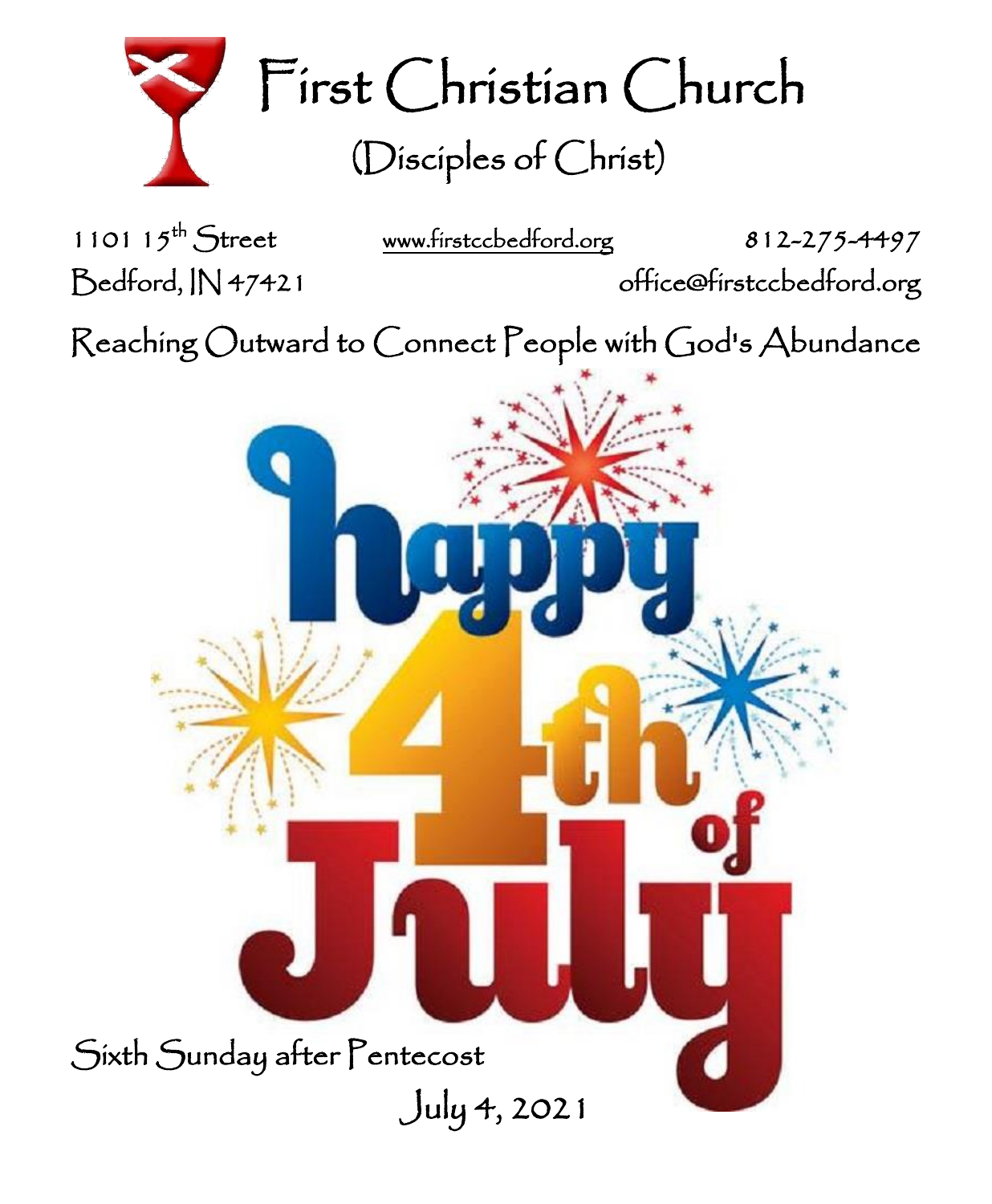| <b>July 4, 2021</b>                                                                                   | <b>SERVICE OF WORSHIP</b>                                                                                                                                                                                                                                                                                                                                                          | $10:30$ am                                          |  |
|-------------------------------------------------------------------------------------------------------|------------------------------------------------------------------------------------------------------------------------------------------------------------------------------------------------------------------------------------------------------------------------------------------------------------------------------------------------------------------------------------|-----------------------------------------------------|--|
|                                                                                                       | Please complete the cream-colored card located in the back of each pew and<br>place it in the offering plate. Help us by filling out the card as completely<br>as you can. You may also use the card to inform the office of any<br>prayer requests, joys, concerns, upcoming events, changes, etc.<br>Turn off cell phones as they may interfere with the live stream. Thank you. |                                                     |  |
| *Please Stand (as you are able)                                                                       |                                                                                                                                                                                                                                                                                                                                                                                    |                                                     |  |
| <b>Prelude</b>                                                                                        | A Prayer for our Armed Forces - William Powell                                                                                                                                                                                                                                                                                                                                     |                                                     |  |
| <b>Welcome and Announcements</b>                                                                      |                                                                                                                                                                                                                                                                                                                                                                                    | Rev. Eric Brotheridge                               |  |
| *Call to Worship                                                                                      |                                                                                                                                                                                                                                                                                                                                                                                    | Elder John George                                   |  |
| ALL: may all peoples glorify God,<br>Praise the Lord!                                                 | Leader: Let the peoples praise you, O God;<br>ALL: let all the peoples praise you.<br>Leader: Let the nations be glad and sing for joy,<br>whose grace, like a wave, surges over us,<br>whose faithfulness lasts for all times.                                                                                                                                                    |                                                     |  |
| *Opening Hymn                                                                                         | O Beautiful for Spacious Skies                                                                                                                                                                                                                                                                                                                                                     | #720                                                |  |
| <b>Children's Moment</b>                                                                              |                                                                                                                                                                                                                                                                                                                                                                                    | Pastor                                              |  |
| <b>Special Music</b>                                                                                  |                                                                                                                                                                                                                                                                                                                                                                                    | "O, Freedom" - trad. Rev. Eric Brotheridge - Guitar |  |
| A Time of Prayer<br><b>Call to Prayer</b><br><b>Pastoral Prayer for Illumination</b><br>Lord's Prayer | Our Father, who art in heaven, hallowed be your name. Your<br>kingdom come. Your will be done on earth as it is in heaven. Give us                                                                                                                                                                                                                                                 | Pastor<br>All                                       |  |
| glory forever. Amen.                                                                                  | this day our daily bread and forgive us our sins as we forgive those<br>who have sinned against us. And lead us not into temptation but<br>deliver us from evil. For yours is the kingdom the power and the                                                                                                                                                                        |                                                     |  |